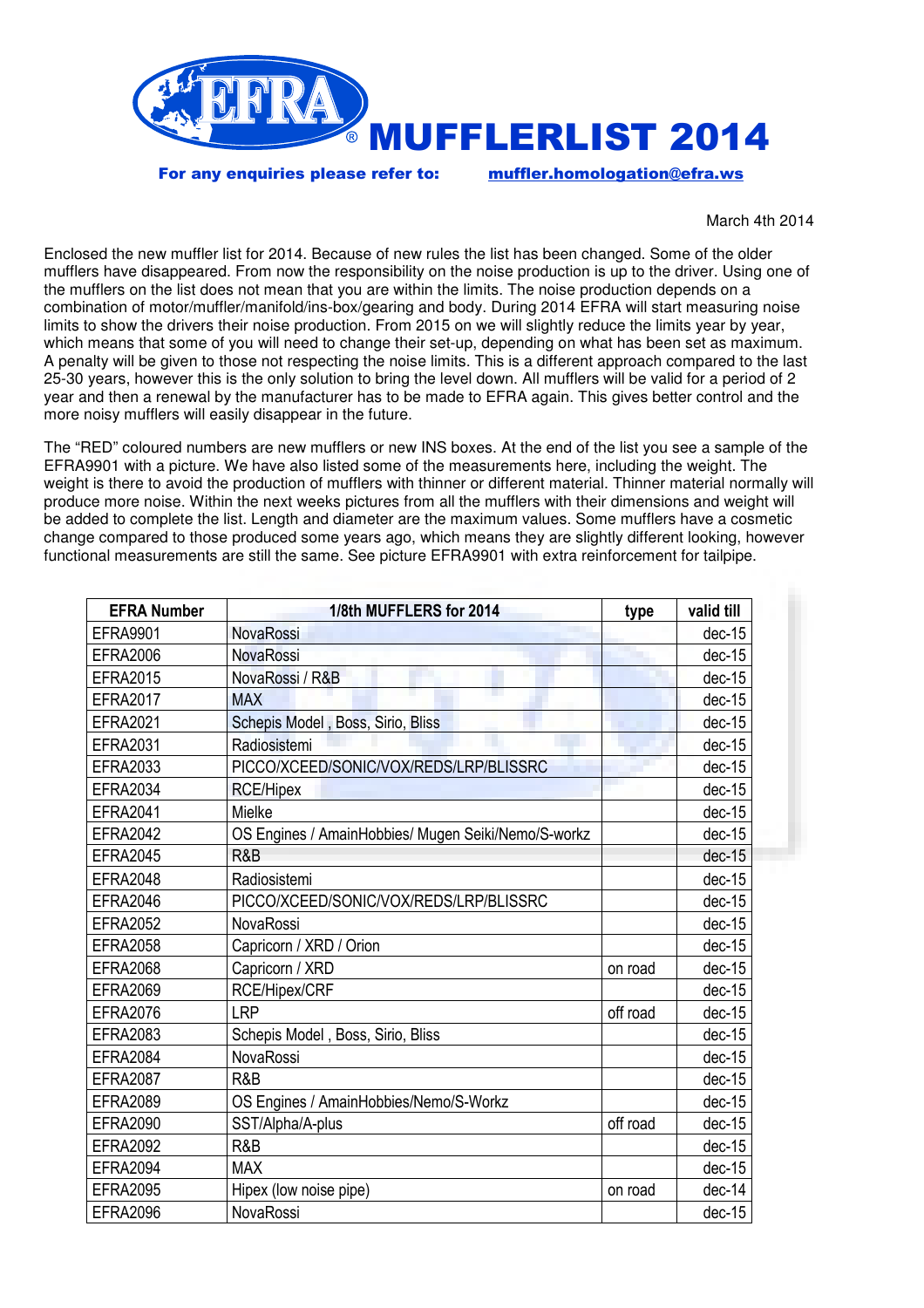

For any enquiries please refer to: muffler.homologation@efra.ws

| R&B                                           |          | $dec-15$ |
|-----------------------------------------------|----------|----------|
|                                               |          |          |
| <b>OS Engines</b>                             |          | $dec-15$ |
| PICCO/XCEED/SONIC/VOX/REDS/LRP/BLISSRC        |          | $dec-15$ |
| Hudy/Xray/FX                                  |          | $dec-15$ |
| Schepis Model, Boss, Sirio, Bliss             |          | $dec-15$ |
| Arrow/Go-Engine                               | off road | $dec-14$ |
| <b>REDS Racing</b>                            | off road | dec-14   |
| <b>Global Hobbies</b>                         | off road | $dec-14$ |
| HsiChia Co. Ltd / Weiken                      | off road | $dec-14$ |
| SST/Alpha/A-plus                              | off road | $dec-14$ |
| RCE/Hipex/FX                                  |          | $dec-14$ |
| <b>LRP</b>                                    | off road | $dec-15$ |
| SST/Alpha/A-plus                              | off road | $dec-15$ |
| Force(FC)/Conrad/Carson/J Perkins/Ofna/Sworkz | off road | $dec-15$ |
| <b>REDS Racing</b>                            | off road | $dec-15$ |
| <b>REDS Racing</b><br>on road                 |          | $dec-15$ |
| CRF / Orion                                   |          | $dec-15$ |
| RCE/Hipex/OS Engines                          |          | $dec-15$ |
| PICCO/XCEED/SONIC/VOX/REDS/LRP/BLISSRC        |          | $dec-15$ |
| Gimar / JP                                    |          | $dec-15$ |
| Capricorn / XRD                               |          | $dec-15$ |
| <b>Ultimate Engines</b>                       | off road | $dec-15$ |
| PICCO/XCEED/SONIC/VOX/REDS/LRP/BLISSRC        |          | $dec-15$ |
|                                               |          |          |

| <b>EFRA Number</b> | 1/10th MUFFLERS for 2014               | type    | valid till |
|--------------------|----------------------------------------|---------|------------|
| <b>EFRA2624</b>    | Mielke                                 | on road | $dec-15$   |
| <b>EFRA2630</b>    | NovaRossi                              | on road | $dec-15$   |
| <b>EFRA2652</b>    | NovaRossi / R&B                        | on road | $dec-15$   |
| <b>EFRA2654</b>    | RCE/Hipex/Orcan                        | on road | $dec-15$   |
| <b>EFRA2660</b>    | NovaRossi / R&B                        | on road | $dec-15$   |
| <b>EFRA2661</b>    | <b>OS Engines</b>                      | on road | $dec-15$   |
| <b>EFRA2662</b>    | Capricorn / XRD                        | on road | $dec-15$   |
| <b>EFRA2663</b>    | Mielke                                 | on road | $dec-15$   |
| <b>EFRA2668</b>    | R&B                                    | on road | $dec-15$   |
| <b>EFRA2669</b>    | RCE/Hipex/CRF                          | on road | $dec-15$   |
| <b>EFRA2670</b>    | <b>MAX</b>                             | on road | $dec-15$   |
| <b>EFRA2671</b>    | Schepis Model, Boss, Sirio, Bliss      | on road | $dec-15$   |
| <b>EFRA2672</b>    | OS Engines                             | on road | $dec-15$   |
| <b>EFRA2673</b>    | Hipex / RCE (low noise)                | on road | dec-14     |
| <b>EFRA2674</b>    | <b>REDS Racing</b>                     | on road | $dec-15$   |
| <b>EFRA2675</b>    | <b>RCE/Hipex</b>                       | on road | $dec-15$   |
| <b>EFRA2676</b>    | Capricorn / XRD                        | on road | $dec-15$   |
| <b>EFRA2677</b>    | Gimar / JP                             | on road | $dec-15$   |
| <b>EFRA2678</b>    | PICCO/XCEED/SONIC/VOX/REDS/LRP/BLISSRC | on road | $dec-15$   |
| <b>EFRA2679</b>    | PICCO/XCEED/SONIC/VOX/REDS/LRP/BLISSRC | on road | $dec-15$   |